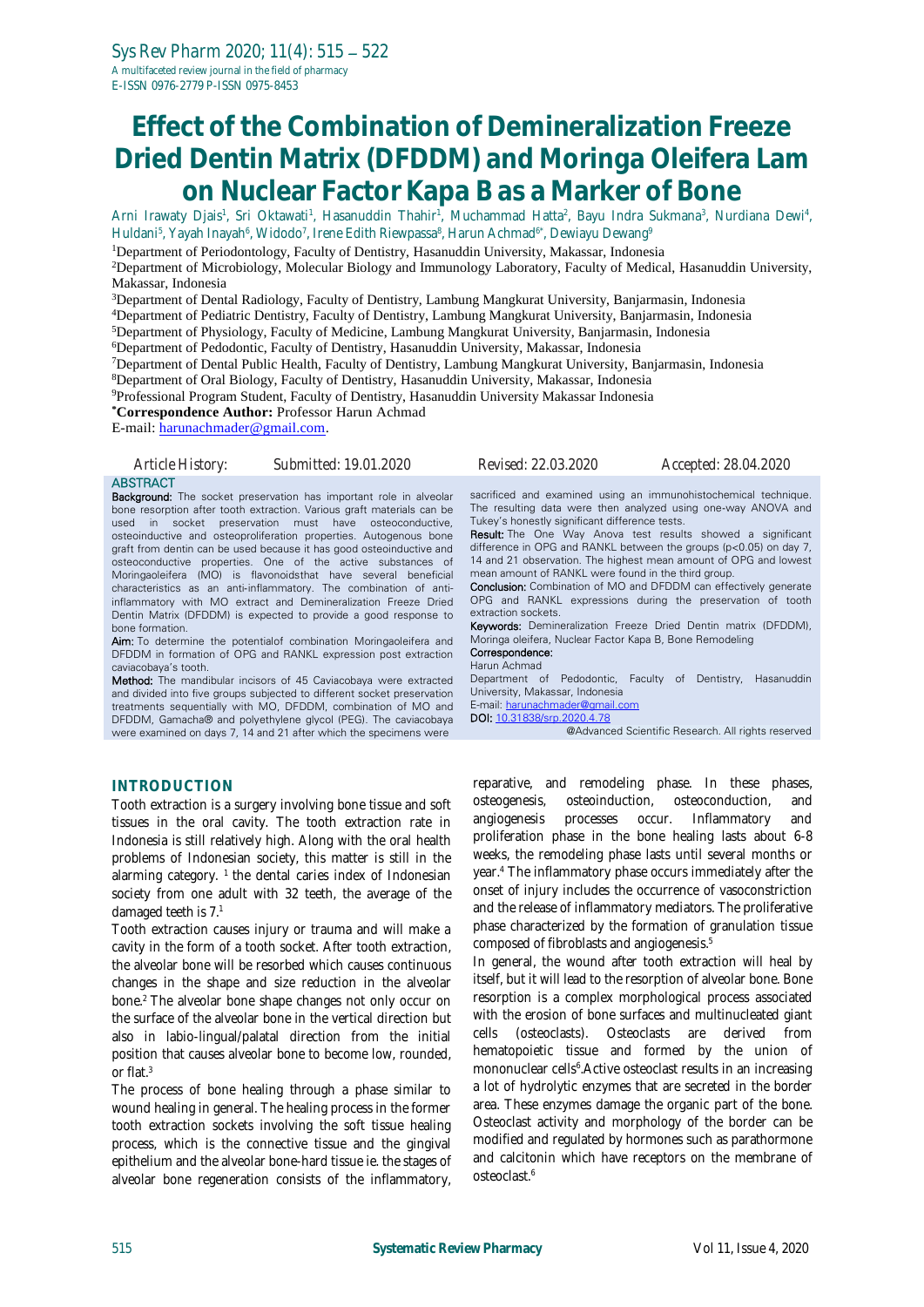The balance of the bone resorption and the bone deposition is determined by the activity of two types of main cells, osteoclasts, and osteoblasts. (Now &Nandeesh, 2012) The alveolar bone resorption process begins with the bond between Receptor Activator of Nuclear Factor kappa B Ligand (RANKL)and the RANK receptor on preosteoclasts. RANKL /RANK arekey in the regulation of the osteoclastogenesis process. Osteoclast formation is also influenced by proinflammatory cytokines, such as Tumor necrosis Factor- $\alpha(TNF-\alpha)$ , interleukin-1 (IL-1) and interleukin-6 (IL-6). The osteoclast resorption mediation process usually takes about 1-4 weeks. (Now &Nandeesh, 2012), (Dental, Djulaeha, Hendrijantini, &Pudijanto, 2016) Osteoprotegerin (OPG) has a role to protect the bone from excessive resorption by binding to RANKL so it didn't bind RANKL to RANK. RANKL and OPG bonds are a major determinant of bone mass and bone strength.<sup>7</sup>

The regeneration of the alveolar bone involves various biochemical, physiological, cellular, and molecular processes so that dentists need to arrange a framework as a clinical base consideration to optimize the response of bone formation. One method of the alveolar bone regeneration these days is bone graft, which includes autograft, allograft, and xenograft. Autograft (bone from the patient himself), allograft (bone from another human donor) and xenografts (animal bones). The autograft weakness is, it's often causes complications in wound healing, additional surgeries, painful feeling for the donor and inadequate bone supply to fill the gap. While the allograft and the xenograft associated with infection, inflammation and rejection reaction, which can increase the risk of the infectious diseases between species<sup>8</sup>

That biochemical similarity of dentin and bone made them could be considered as bone regenerative material. Demineralized Dentin Matrix (DDM) is an organic material derived from dentin that has the osteogenic capability<sup>9</sup> Dentin is a suitable scaffold for tissue manipulation of teeth and can provide a combination or concentration of bioactive proteins that appropriate to accommodate the formation of odontogenic cells. Freeze drying is a possible strategy to treat dentin because it can provide long-term stability of biopharmaceutical products and improve the stability of the dentin itself. Results of previous studies show that the Freeze-Dried Dentin Matrix (FDDM) has a mechanical and biological characteristic that similar to dentin. Histologically research results show that FDDM, similar to dentin, supports dentin tissue regeneration in vivo that can be seen from the dentin-forming compounds, such as dentin sialoprotein and alkaline phosphatase <sup>10</sup>

Moringa plant (Moringaoleifera), included in the Moringa family and Moringa genus.Moringa contains extraordinary phytonutrients that directly support the body's efforts to inhibit and modulate enzyme that manifests pain, contains natural COX-2 inhibitor such as acid caffeoylquinic, kaempferol and quercetin in abundant quantities (Krisnadi, 2015). Quercetin which is part of Moringa leaves flavonoids could be involved in a decrease of the inflammatory process by blocking the action of a neutral factor-kappa beta (NFkB). Quercetin can stimulate osteoblasts and increase bone formation. Moringa leaves can inhibit cytokine

production by macrophages (Tumor Necrosis Factor-alpha (TNF- $\alpha$ ), interleukin-6 (IL-6) and IL-8)), which is caused by Lipopolysaccharide (LPS). Other studies have reported that the concentration of Moringa leaves can reduce gene expression and production of inflammatory markers in macrophages. Moringa leaf extract can stimulate cellular and humoral immune response through an increase in white blood cells, neutrophils, and serum immunoglobulins<sup>11</sup> Moringa also contains minerals such as Calcium, Chromium, Copper, Fluorine, Iron, Manganese, Magnesium, Molybdenum, Phosphorus, Potassium, Sodium, Selenium, Sulfur, Zinc <sup>12</sup>

The anti-inflammatory combination of Moringa leaf extract and osteoconductive and osteoinductive characteristics of the Demineralized Freeze-Dried Dentin Matrix (DFDDM) is expected to bring a good response to the bone formation. Based on the above explanation, this study aims to determine the formation of an immune response of the Nuclear Factor-kappa B (NFkB) in alveolar bone after tooth extraction at guinea pigs with the combinations of Moringa leaf extract (MO) and Demineralized Freeze-Dried Dentin Matrix (DFDDM).

## **MATERIALS AND METHODS**

#### **Type and design of the study**

This research is an experimental research laboratory with a research design using a post-test only control group design

## **Location and time of the study**

The research was conducted in June to October in the Chemistry Laboratory and Biopharmaca Laboratory of Pharmacy faculty of Hasanuddin University, Pharmaceutical Laboratories of UIN Makassar, Makassar STIFA Research Laboratory, Faculty of Animal Biotechnology Laboratory Integrated UNHAS, Installation Laboratory Center for Biomaterials and UNHAS RSPTN Pathology Laboratory.

## **Research procedure**

This study uses instruments and materials for moringa leaf extract 2% manufacture, DFDDM manufacture; Instruments and materials for dental extractions; instruments for DFDDM applications; instruments for Moringa leaf extract and DFDDM application at the former revocation sockets, and tools for the immunohistology examinations, polyclonal anti-OPG, and anti-RANKL materials.

This research subjects using 15 guinea pig (Caviacobaya), 300-350 grams, 90-120 days old, male, and healthy (nondull hair, no hair loss, physically active, and have a good feed intake). This research has been accepted by the ethics committee of the medical faculty at Hasanuddin University.

This study begins with the extraction of moringa oleifera leaves by maceration method, using ethanol 70% and was done in the laboratory Pharmaceutical Laboratories UIN Makassar, then the making process of Demineralized Freeze-Dried Dentin Matrix (DFDDM) was done in Integrated Biotechnology Laboratory Animal Husbandry Faculty of Hasanuddin University, Makassar STIFA Research Laboratory, the guinea pig tooth was extracted and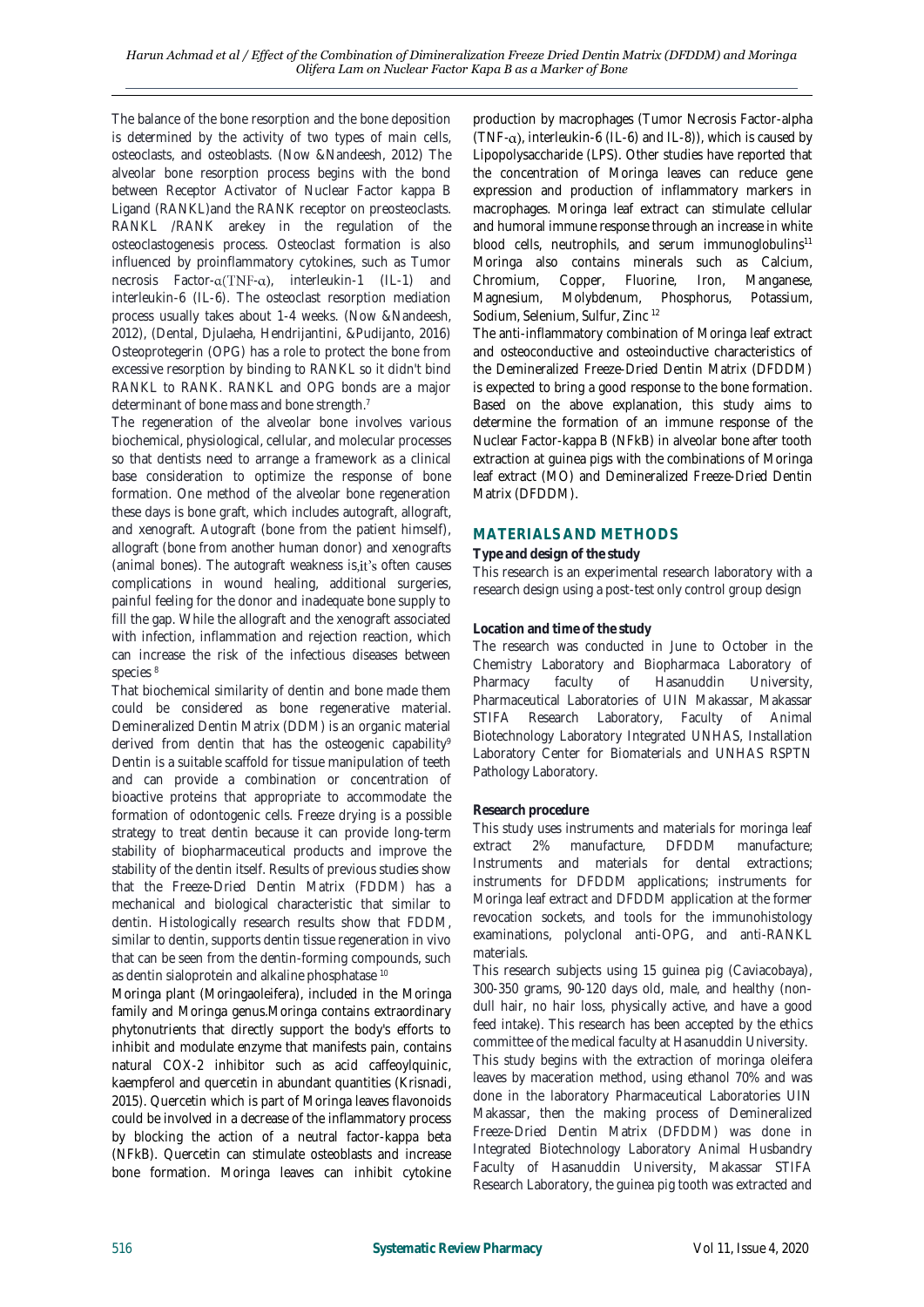application of materials at the socket is divided into 5 treatment groups based on days of observation, 7, 14, and 21 days. The first group was given dried Moringa leaf extract (MO) 2% (0.5-gram MO in 24-gram PEG). The second group was given 0.5-gram DFDDM. The third group was given a combination (0.5-gram MO, 0.5-gram DFDDM, and 24-gram PEG). Group IV was given a 0.5-gram Gamacha® bone graft as a positive control and Group V was given polyglikol (PEG) as a negative control in mandibular incisor retraction socket.

On the 7th, 14th and 21st days of observation, the guinea pig was sacrificed and Caviacobaya's mandible was taken

and stored in a 70% formalin solution. OPG and RANKL expression was observed by immunohistochemical polyclonal anti- OPG and anti-RANKL. Observation of the preparation and measurement of OPG RANKL expression was done with a light microscope, 1000x magnification. The Shapirowalik sample test was performed at the observation result to determine the normality of the distribution of the samples, after that the Levene test was performed to determine the homogeneity of the data, afterward, One-way ANOVA and Tukey HSD post hoc test was done to determine the differences between the study groups.

# **RESEARCH RESULT**

**Immunohistochemistry observation on the mandibular incisor extraction socket**



**Figure 1:** Graph of the average of NFkB expression on histological observation on the 7th, 14th, and 21st day

Based on Figure 1, Graph of the average of NFkB expression in immunohistochemical observation on the 7th, 14th, and

21st days, the entire group descriptively undergoes a mean decrease of the expression NFkB.



517 **Systematic Review Pharmacy** Vol 11, Issue 4, 2020 **Figure 2:** The arrows indicated the expression of NFkB at the Immunohistochemical observation on the 7th day at the group I, II, III, IV, and V **I II**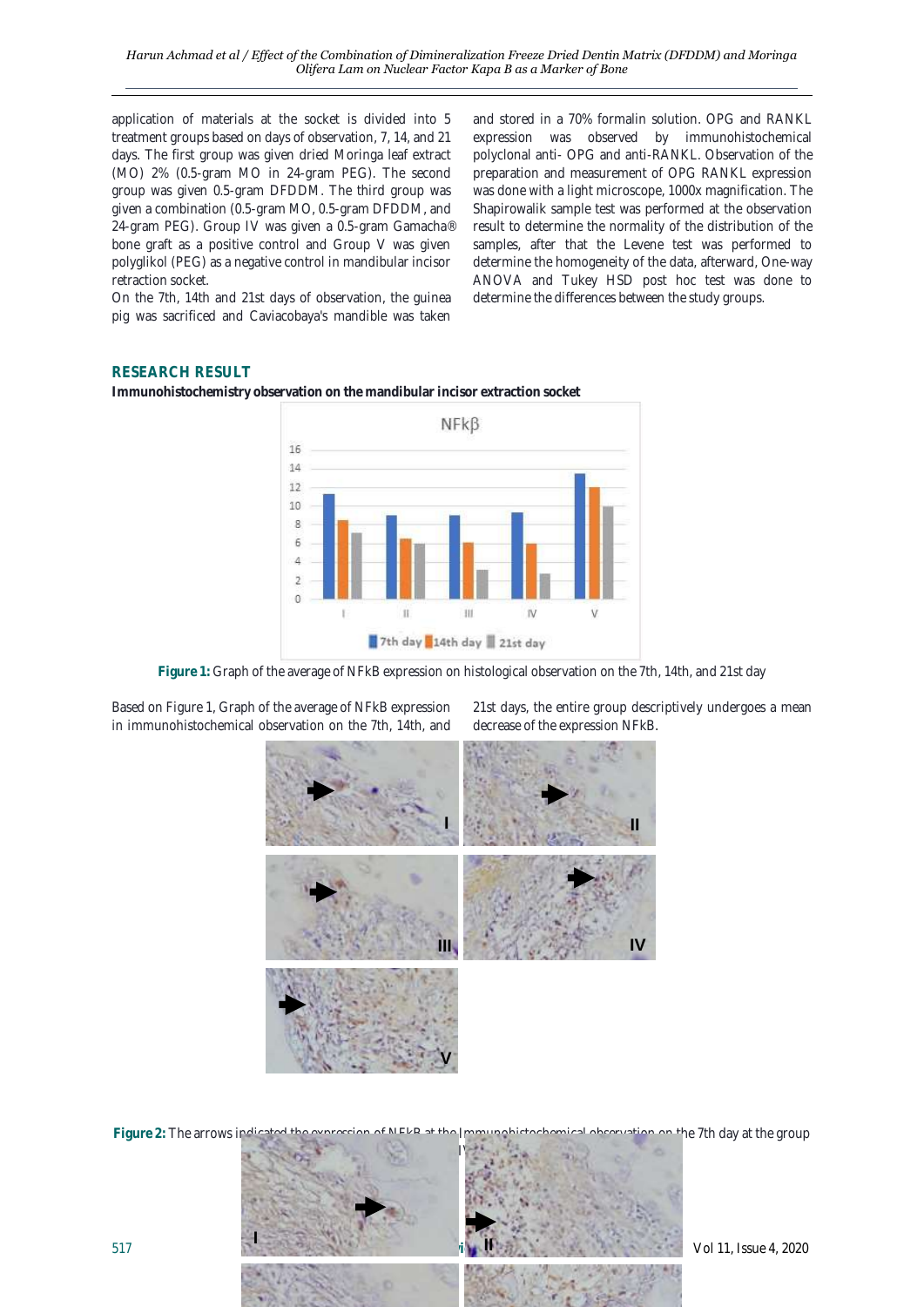**Figure 3:** The arrows indicate the Expression of NFkB on immunohistochemical observation on the 14th day at the group I, II, III, IV, and V



| Figure 4: The arrows indicate the Expression of NFkB on immunohistochemical observation on the 21st day at the group I, |  |
|-------------------------------------------------------------------------------------------------------------------------|--|
| $\Box$ $\Box$ $\Box$ $\Box$ $\Box$ $\Box$ $\Box$ $\Box$                                                                 |  |

| Table 1: The average of the NFkB expressions amount at the immunohistochemistry observation on the mandibular incisor |
|-----------------------------------------------------------------------------------------------------------------------|
| extraction socket                                                                                                     |

| Group |  | Observation<br>N | <b>NFKB</b>         |            | p'Value  |  |
|-------|--|------------------|---------------------|------------|----------|--|
|       |  |                  | $(\ddot{x} \pm SD)$ |            |          |  |
|       |  | Day 7            | 9.00                | ± 1.00     |          |  |
|       |  | Day 14           | 6.50                | $\pm 0.50$ | $0.026*$ |  |
|       |  | Day 21           | 6.00                | ± 1.00     |          |  |
|       |  | Day 7            | 11.33               | ± 2.08     |          |  |
|       |  | Day 14           | 8.50                | $\pm 0.50$ | $0.011*$ |  |
|       |  |                  |                     |            |          |  |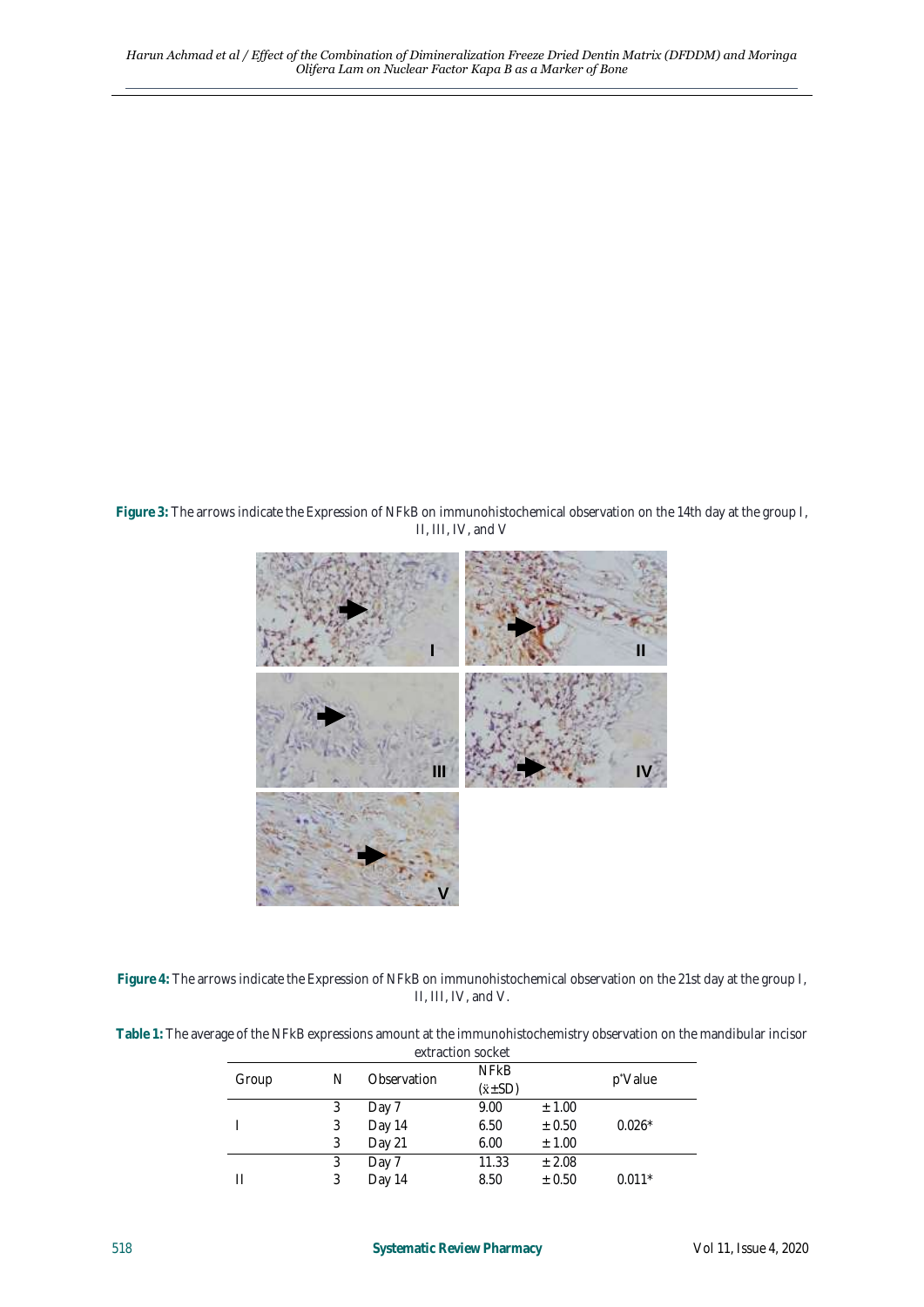*Harun Achmad et al / Effect of the Combination of Dimineralization Freeze Dried Dentin Matrix (DFDDM) and Moringa Olifera Lam on Nuclear Factor Kapa B as a Marker of Bone*

|    | 3 | Day 21 | 7.17  | ± 1.04 |          |
|----|---|--------|-------|--------|----------|
|    | 3 | Day 7  | 9.00  | ± 1.00 |          |
| Ш  | 3 | Day 14 | 6.17  | ± 1.04 | $0.002*$ |
|    | 3 | Day 21 | 3.17  | ± 1.25 |          |
|    | 3 | Day 7  | 9.33  | ± 1.52 |          |
| IV | 3 | Day 14 | 6.00  | ± 1.00 | $0.001*$ |
|    | 3 | Day 21 | 2.83  | ± 0.76 |          |
|    | 3 | Day 7  | 13.50 | ± 1.50 |          |
| V  | 3 | Day 14 | 12.0  | ± 1.00 | $0.031*$ |
|    | 3 | Day 21 | 10.0  | ± 1.00 |          |

\*OnewayAnova; p<0.05; significant

Based on table 1, the immunohistochemistry observation of the averageNFkB expression at the guinea pigs mandibular incisor extraction socket, showing the OnewayAnova test, looks across the treatment groups had a significant value of

p <0.05, which means there is a significant difference in each treatment group. Afterward, Tukey's Honest Significant Difference (HSD) test was done.

**Table 2:** Tukey's Honest Significant Difference (HSD) test at the expression average immunohistochemistry observations on the mandibular incisor extraction socket

| <b>Treatment Group</b> | Observation | Comparison | $p^*$<br><b>NFkB Value</b> |
|------------------------|-------------|------------|----------------------------|
|                        | Day 7       | Day 14     | 0.099                      |
|                        |             | Day 21     | $0.023*$                   |
|                        | Day 14      | Day 21     | 0.502                      |
| Ш                      | Day 7       | Day 14     | $0.028*$                   |
|                        |             | Day 21     | $0.013*$                   |
|                        | Day 14      | Day 21     | 0.768                      |
|                        | Day 7       | Day 14     | $0.046*$                   |
|                        |             | Day 21     | $0.002*$                   |
|                        | Day 14      | Day 21     | $0.037*$                   |
| IV                     | Day 7       | Day 14     | $0.027*$                   |
|                        |             | Day 21     | $0.001*$                   |
|                        | Day 14      | Day 21     | $0.034*$                   |
| V                      | Day 7       | Day 14     | 0.338                      |
|                        |             | Day 21     | $0.026*$                   |
|                        | Day 14      | Day 21     | 0.179                      |

\*Post Hoc Tukey HSD; p<0.05; significant

NFkBimmunohistochemical observations at the mandibular incisor extraction socket, Group II showed a significance value of p <0.05, which means there is a significant difference between the decreased expression of NFkB on the 7th and 14th days but showed a significant value of p > 0.05 on the 14th and 21st days, which means there is no significant difference. Group I and V, showed a significance value p> 0.05, which means there is no significant difference between the increase of the NFkB expression on the 7th days and 14th and on the 14th and 21st days. In the third group that use the combination (0.5-gram MO, 0.5-gram DFDDM, and 24-gram PEG) and group IV that was given 0.5 grams Gamacca® bone graft, shows the significant value of p <0.05, which means there is a significant difference between the increase of NFkB expression on the 7th and 14th days and the 14th to 21st days.

**Table 3:** Tukey's Honest Significant Difference (HSD) test of the average expression on NFkBimmunohistochemical observation on the 7th day on the mandibular incisor extraction socket

| Group |       |       |       |          |  |
|-------|-------|-------|-------|----------|--|
|       | 0.360 | 0.360 | 0.498 | 0.426    |  |
|       |       | 1.000 | 0.998 | $0.025*$ |  |
| Ш     |       |       | 0.998 | $0.025*$ |  |
|       |       |       |       | $0.039*$ |  |
|       |       |       |       |          |  |

\*Post Hoc Tukey HSD; p<0.05; significant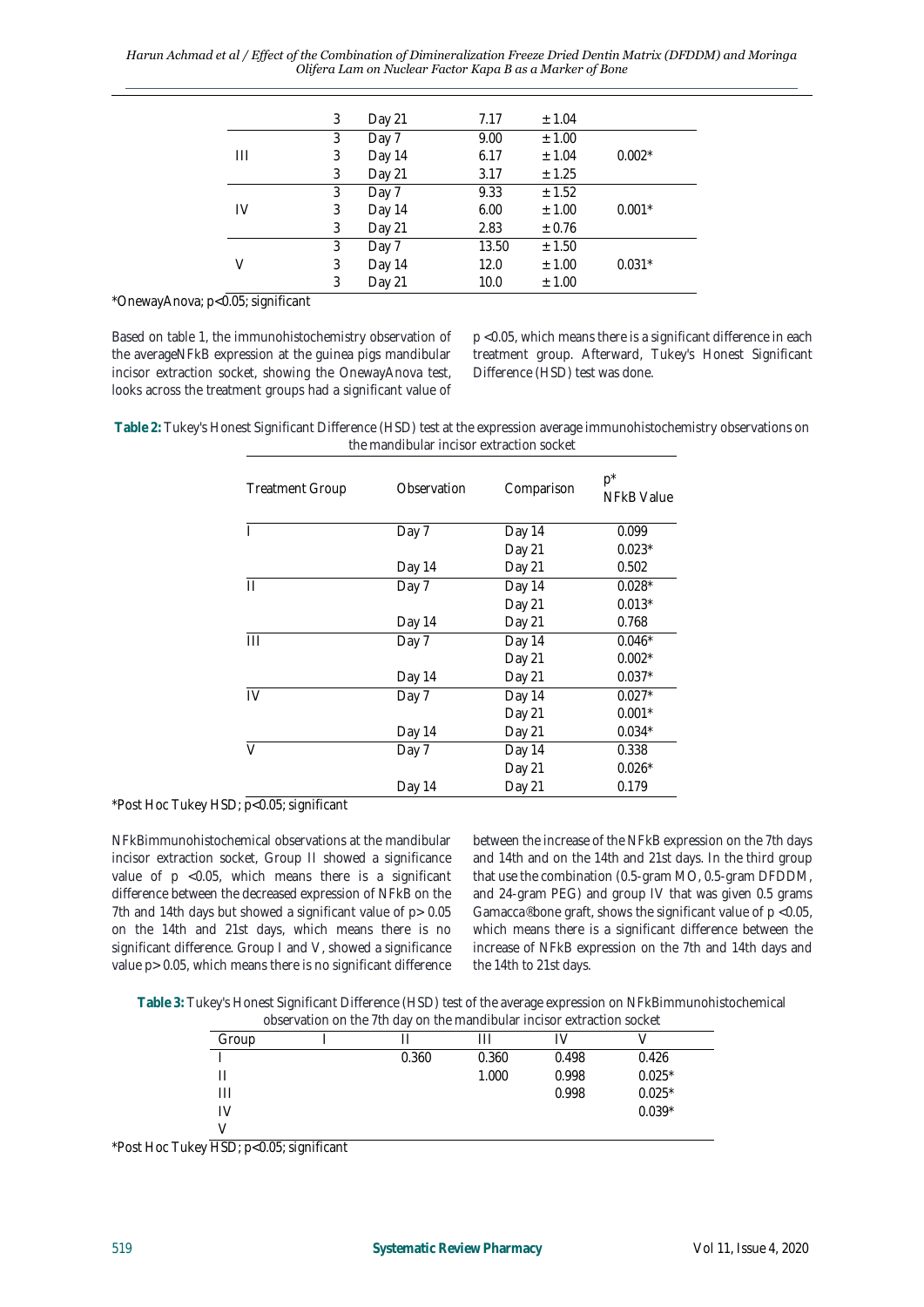According to the table 3, further different test on the 7th days NFkB observations immunohistochemistry at the mandibular incisor extraction sockets shows the significant value of P <0.05 in group V to group II, III, and IV on the day of observation to 7, which means there is a significant difference between the average difference in the number of expressions NFkB in group V to group II, III and IV, while

the significant value also shows the value of p> 0.05, which means there is no significant difference between the average difference in the number of expressions NFkB, the average difference expression NFkB between the treatment group, and the other one.

**Table 4:** Tukey's Honest Significant Difference (HSD) test of the average expression on NFkBimmunohistochemical observation on the 14th day on the mandibular incisor extraction socket

| Group |       |          |          |          |
|-------|-------|----------|----------|----------|
|       | 0.092 | $0.044*$ | $0.030*$ | $0.003*$ |
|       |       | 0.987    | $0.948*$ | $0.000*$ |
| Ш     |       |          | 0.999    | $0.000*$ |
| IV    |       |          |          | $0.000*$ |
|       |       |          |          |          |

\*Post Hoc Tukey HSD; p<0.05; significant

Based on table 4, further different test on the 7th days NFkB observations immunohistochemistry at the mandibular incisor extraction sockets, Group I to Group III, IV, and V, as well as the group V to group I, II, III, and IV demonstrate the significant value of  $p$  <0.05, which means there is a significant difference between the average difference in the

number of expressions NFkB, Or have a different effect. Other groups demonstrated a significant value of p> 0.05, which means there is no any significant difference between the average difference expressions NFkB or have the same effect between the treatment group and the other one.

**Table 5:** Tukey's Honest Significant Difference (HSD) test of the average expression on NFkB immunohistochemical observation on the 21st day on the mandibular incisor extraction socket

| about ration on the Elot day on the mandial molect ontraction cooker |  |       |          |          |          |  |
|----------------------------------------------------------------------|--|-------|----------|----------|----------|--|
| Group                                                                |  |       |          |          |          |  |
|                                                                      |  | 0.644 | $0.005*$ | $0.003*$ | $0.043*$ |  |
|                                                                      |  |       | $0.045*$ | $0.023*$ | $0.005*$ |  |
| Ш                                                                    |  |       |          | 0.994    | $0.000*$ |  |
| IV                                                                   |  |       |          |          | $0.000*$ |  |
|                                                                      |  |       |          |          |          |  |

\*Post Hoc Tukey HSD; p<0.05; significant

Based on Table 5, further different test on the 21st days NFkB observations immunohistochemistry at the mandibular incisor extraction sockets, Group I to Group III and IV, Group II to Group III and IV, and group V to group III, and IV demonstrate the significant value of  $p < 0.05$ , which means there is a significant difference between the average difference in the number of expressions NFkB, or have a different effect. Other groups demonstrated a significant value of p> 0.05, which means there is no significant difference between the average difference expressionNFkB or have the same effect between the treatment group and the other one.

## **DISCUSSION**

This study aims to determine the effect of the combination of Moringaoleifera L. and DFDDM in improving the alveolar bone NFkB after tooth extraction in Caviacobaya. This research was conducted on experimental animals, Caviacobaya, because it has a similar immune response in humans<sup>13</sup>

Autogenous bone graft has been used to repair bone defects because dentin and bone have the main osteoinductive characteristic<sup>14</sup> , demineralized dentin matrix (DDM) an organic material obtained from the dentine has the osteogenic ability<sup>15</sup> because containing bioactive molecules

of collagen type-I and its growth factors such as BMP-2 and fibroblast growth factors that contribute to osteoinduction and osteoconduction of human teeth as graft.<sup>16</sup> Human teeth are rich sources of stem cells, matrix, trace metal ions, and growth factors. Although the structure of bone and dentin tissue is different, the ratio of the components is similar (70% minerals, 20% collagen, body fluids 10% of the weight). After demineralization, the main structure of the dentin matrix is collagen type-I (95%) and non-collagenous proteins such as growth<sup>17</sup> The growth factors were identified in human dentin including insulin-like growth factor-I (IGF-I), skeletal growth factor / insulin-like growth factor II (IGF-II), and transforming growth factor- $\beta$  (TGF- $\beta$ )<sup>18</sup>

The results of this study showed the protein expression of nuclear factor kappa beta (NFkB) in immunohistochemical observation. In Table 1, immunohistochemical observation on the application of autograft material using Demineralized Freeze-Dried Dentin Matrix (DFDDM) on the 7th, 14th and 21st days showed a decrease in the expression of NFkB significant which obtained through OnewayAnova test at the DFDDM administration group. Bone Morphogenetic Protein (BMP) organic substance on DDM decreases the regulation of Runx2, a transcription factor that stimulates and coordinates the activity of osteoblasts. NFkB can inhibit the expression of bone matrix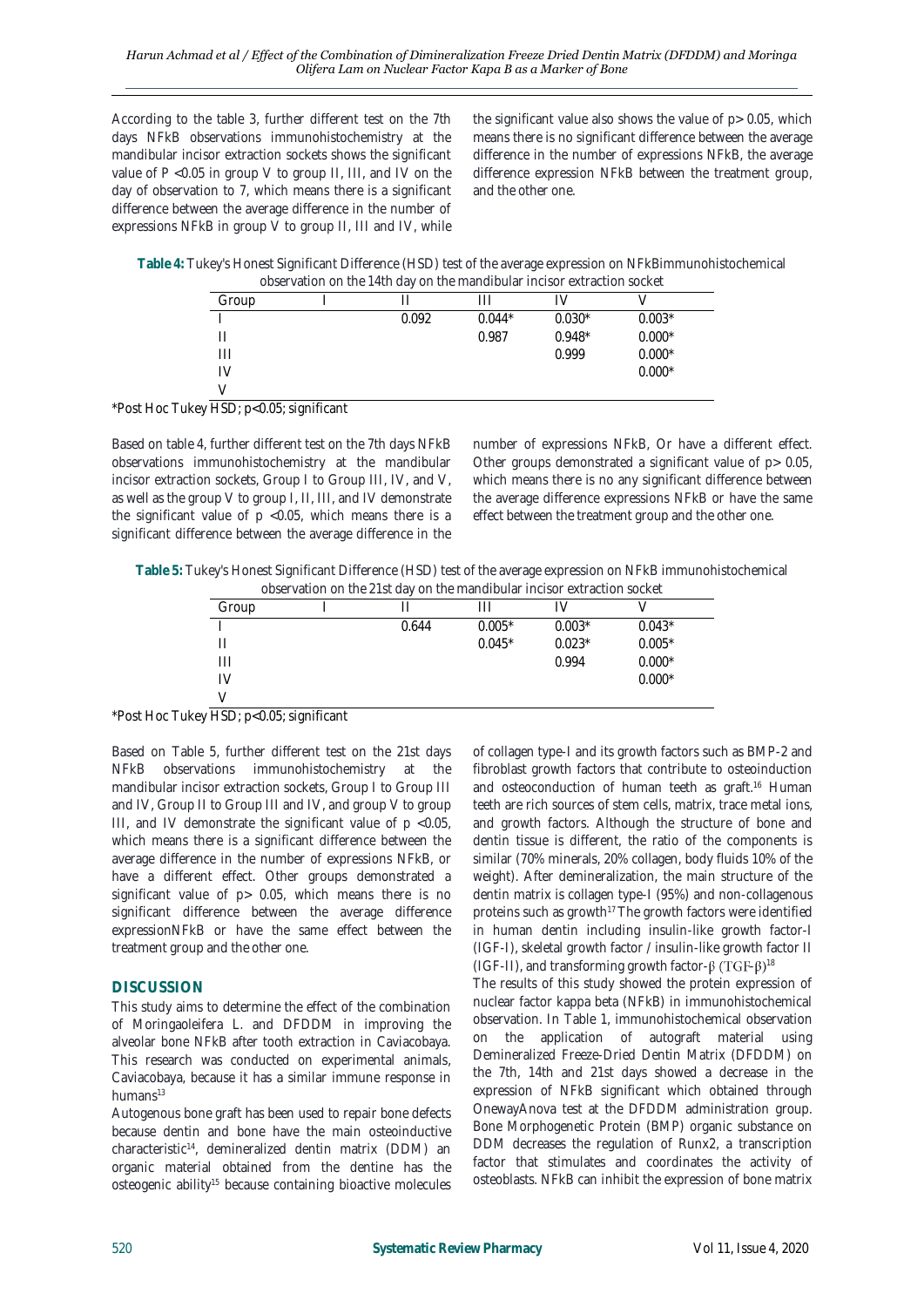proteins by reducing the expression associated with antigen-1-Fos (Fra1) which is a positive regulator of bone matrix protein transcription. NFkB gives a negative effect through the activation of noncanonical pathways, which involves the formation of a heterodimer consisting of RelB-p52.<sup>20</sup>

NFkB plays a main role in the decreased matrix protein expression caused by an inflammatory condition, which eventually results in a bone formation decrease. The inhibition of NFkB activation through the expression of matrix proteins stimulated by Wnt and BMP involves direct interaction with the NFkB response elements in the promoter region of bone matrix proteins and the inhibition of  $\beta$ -catenin binding and Runx2 to closest consensus sites. Although NFkB usually regarded as a positive regulator of inflammatory cytokines, the inhibition effects mediated by the classical pathway (canonical).NFkB p65-p50 heterodimer than NFkB p50-p50 homodimer more common.NFkB capacity to suppress the expression of BSP and osteocalcin relies on the interaction of HDAC1-NFkB stimulated by TNF that causes NFkBdeacetylation and nuclear localization<sup>20</sup>

The results of this study also showed an NFkB decrease on the 7<sup>th</sup>, 14<sup>th</sup> and 21<sup>st</sup> days of observation using the Oneway ANOVA test at the group with the extraction of Moringaoleifera leaves are shown in table 1. M. oleifera is a plant that is rich in protein, flavonoids, saponins, alkaloids, tannins, amino acids essential, also antioxidants, (Kou et al., 2018). Through antioxidants mechanisms, polyphenols have been shown to reduce the adverse effects of oxidative stress on osteoblasts through inhibition of  $TNF-\alpha$  inducing apoptosis(Choi, 2012), Likewise, NFkB transcription or activation mediated by reactive oxygen. NFkB activation is triggered by the accumulation of reactive oxygen species(ROS), which resulted in the formation of superoxide free radicals. The antioxidant activity of the quercetin can bind to free radical species, therefore it reactivity decreases. The free radicals converted into a more stable form through a hydrogenation reaction, so it's unable to oxidize DNA. Thus, NFkBexpression decrease along with the antioxidant activity of quercetin on M. oleifera.

ROS is associated with oxidative stress which can induce cell apoptosis through mitochondrial dysfunction, resulting in damage to lipids, proteins, and DNA . Protein damage is the cause of the decreased expression of NFkB on immunohistochemical observations in this study. Through the antioxidants mechanism that is in line with studies conducted which prove that phytoestrogens increase the differentiation of MSCs and inhibit differentiation adipogenic through non-genomic mechanisms of ERmediated.21,22,23,24

M. oleifera has a therapeutic characteristic because of its anti-inflammatory activity potential of NFkB activation Induction of anti-inflammatory mediators by phytochemicals is important to avoid triggering the inflammatory cells because inflammation can lead to carcinogenesis through the activation of inflammatory mediators such as prostaglandins, cytokines, chemokines, and nitric oxide. Activation of the MAP-kinase family will also activate NFkB signaling that would cause inflammation. Therefore, the plant compound used for the treatment must have the ability to inhibit mediators and signals. Previous research states that M. oleifera can provide an antiinflammatory effect on male albino rat carrageenan-induced edema of the hind legs, and seed extract reported to reduce the weight of the distal intestine which is a marker for inflammation. In the experimental study of autoimmune encephalomyelitis (EAEC) with a mouse model, isothiocyanate  $(4)$ -L-rhamnosyloxy) -benzyl isothiocyanate) (GMG-ITC)) reduced levels of cytoplasmic protein when compared to the control mouse EAEC, ciplastin protein decreased after treatment, indicated that these compounds show anti-inflammatory effects on the cells, thus providing a protective effect against tissue of the central nervous system (CNS). Targeting molecular targets to inhibit the production of cyclooxygenase (COX) and nitrogen oxidase (NO) is a good way for inhibitors to show anti-inflammatory effects.

Based on table 1, osteoconductive and osteoinductive characteristics of the two ingredients above (the combination of M. oleifera and DFDDM) can reduce the amount of NFkB expression significantly on the 7th, 14th and 21st days of observation using One-way ANOVA test and the result provide the most excellent effect of other groups (Table 3-9). This study shows that the combination of DFDDM and M. oleifera can increase the amount of expression of OPG and RANKL expression and decrease the number of NFkB to the healing process after the revocation. This occurs by the presence of a combination of DFDDM and M. oleifera in socket preservation, autograft DFDDM have osteoinduction and DDM osteoconductive characteristic. (demineralized dentin matrix)<sup>15</sup>

Table 2 Tukey's Honest Significant Difference (HSD) test, group III with DFDDM and M. oleifera combination showed a significant increase in NFkB reduction on the observations on the 7th to 14th day, nor the 14th to 21st day. In contrast with another group, group I with the administration of M. oleifera and PEG which did not show any significant increase from the 14th to 21st days. The combination of these materials supports new bone formation which facilitated by DFDDM as a scaffold. Osteoconductive characteristics of DDM are in line with the research conducted by de Oliveira et al who did immunostaining BMP - 2 and BMP - 4 in osteoblasts during the healing process of the second molar sockets on mice that were applied with human DDM. <sup>15</sup>

Positive control at the Group IV with administration of Gamacha® bone graft material has approximately the same effect with the group II with DFDDM administration which has OPG increased on the 7th, 14th and 21st days, as well as an increase in further different test on the 7th to 14th days and on the 14th to 21st days (Table 3-9). Gamacha® bone graft materials have been used today. In contrast to DFDDM, Gamacha® only has good osteoconductive ability but has no osteoinductive and osteoprolipherative characteristics. Group V with PEG administration is a negative group and didn't show any significant OPG increase and RANKL decrease.

## **CONFLICT OF INTEREST**

There is no conflict of interest in this study